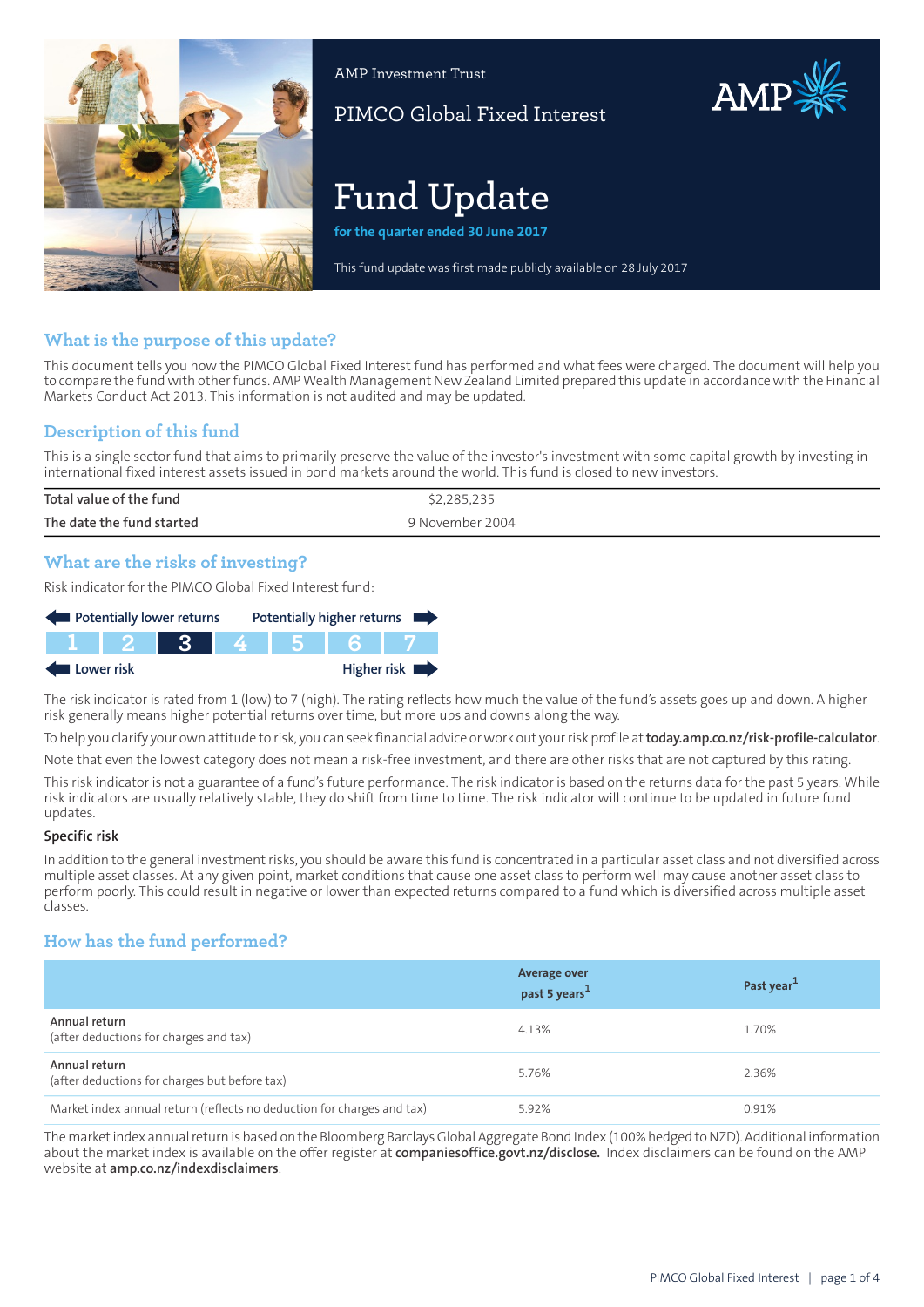#### **Annual return graph**



Return

This shows the return after fund charges and tax for each of the last 10 years ending 31 March. The last bar shows the average annual return for the last 10 years, up to 30 June 2017.

**Important:** This does not tell you how the fund will perform in the future.

Returns in this update are after tax at the highest prescribed investor rate (PIR) of tax for an individual New Zealand resident. Your tax may be lower.

#### **What fees are investors charged?**

Investors in the PIMCO Global Fixed Interest fund are charged fund charges. In the year to 31 March 2017 these were:

|                                                          | % of net asset value                                                     |
|----------------------------------------------------------|--------------------------------------------------------------------------|
| Total fund charges                                       | $1.63\%$ *                                                               |
| Which are made up of -                                   |                                                                          |
| Total management and administration charges              | 1.63%                                                                    |
| Including -                                              |                                                                          |
| Manager's basic fee                                      | 1.16%                                                                    |
| Other management and administration charges <sup>2</sup> | 0.47%                                                                    |
| Total performance-based fees                             | $0.00\%$                                                                 |
| <b>Other charges</b>                                     | Dollar amount per investor or description<br>of how charge is calculated |
| <b>NIL</b>                                               |                                                                          |

\* Based on a decrease in regulatory and administration costs and expenses, the Manager estimates that the total fund charges for the next scheme year will be 1.54% of the net asset value.

Investors may also be charged individual action fees for specific actions or decisions (for example, for withdrawing from or switching funds). See the 'fees and other charges' document on the entry relating to the offer of interests in the AMP Investment Trust maintained on the offer register (**[companiesoffice.govt.nz/disclose](http://companiesoffice.govt.nz/disclose)**) for more information about those fees.

Small differences in fees and charges can have a big impact on your investment over the long term.

#### **Example of how this applies to an investor**

Craig had \$10,000 in the fund at the start of the year and did not make any further contributions. At the end of the year, Craig received a return after fund charges were deducted of \$170.00 (that is 1.70% of his initial \$10,000). Craig also paid \$0.00 in other charges. This gives Craig a total return after tax of \$170.00 for the year.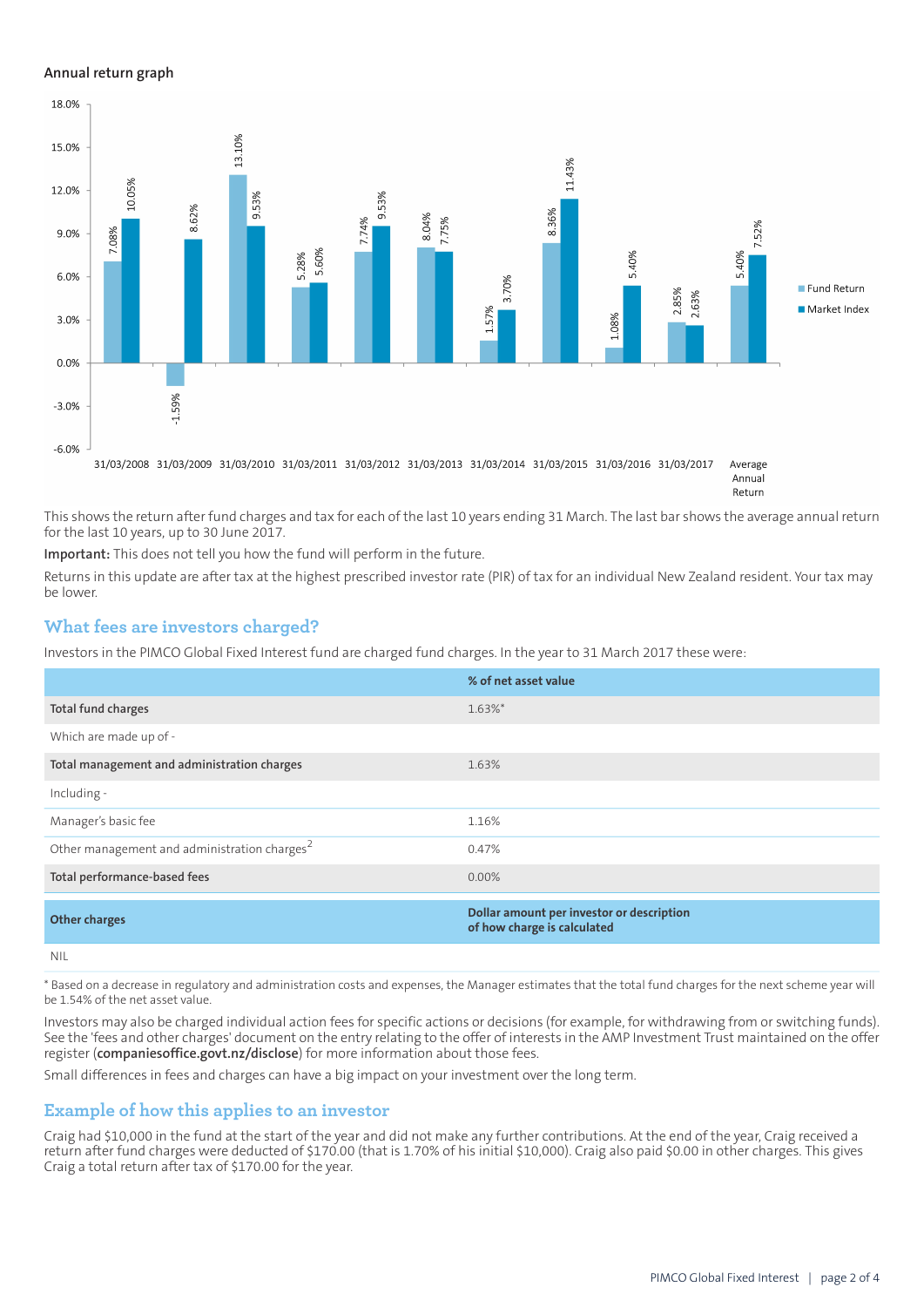# **What does the fund invest in?**

#### **Actual investment mix<sup>3</sup>**

This shows the types of assets that the fund invests in.



#### **Target investment mix**

This shows the mix of assets that the fund generally intends to invest in.

| <b>Asset Type</b>            | <b>Allocation</b> |
|------------------------------|-------------------|
| Cash and cash equivalents    | 0.00%             |
| New Zealand fixed interest   | $0.00\%$          |
| International fixed interest | 100.00%           |
| Australasian equities        | 0.00%             |
| International equities       | 0.00%             |
| Listed property              | $0.00\%$          |
| Unlisted property            | 0.00%             |
| Commodities                  | 0.00%             |
| Other                        | $0.00\%$          |

# **Top 10 investments<sup>3</sup>**

|                | <b>Name</b>                                  | Percentage<br>of fund<br>net assets | <b>Asset Type</b>            | <b>Country</b>           | <b>Credit rating</b><br>(if applicable) |
|----------------|----------------------------------------------|-------------------------------------|------------------------------|--------------------------|-----------------------------------------|
| $\mathbf{1}$   | Fisher Institutional International Bond Fund | 100.00%                             | International fixed interest | New Zealand              | N/A                                     |
| $\overline{2}$ | $\overline{\phantom{a}}$                     | $\sim$                              | $\sim$                       | $\sim$                   | $\sim$                                  |
| 3              | $\overline{\phantom{a}}$                     | $\sim$                              | $\sim$                       | $\overline{\phantom{a}}$ | $\overline{\phantom{a}}$                |
| $\overline{4}$ | $\sim$                                       | $\sim$                              | $\sim$                       | $\overline{\phantom{a}}$ | $\overline{\phantom{a}}$                |
| 5              | $\overline{\phantom{a}}$                     | $\sim$                              | $\sim$                       | $\overline{\phantom{a}}$ | $\sim$                                  |
| 6              | $\overline{\phantom{a}}$                     | $\sim$                              | $\sim$                       | $\sim$                   | $\sim$                                  |
| $\overline{7}$ | $\sim$                                       | $\sim$                              | $\sim$                       | $\overline{\phantom{a}}$ | $\sim$                                  |
| 8              | $\sim$                                       | $\sim$                              | $\sim$                       | $\sim$                   | $\sim$                                  |
| 9              | $\sim$                                       | $\sim$                              | $\sim$                       | $\sim$                   | $\sim$                                  |
| 10             | $\sim$                                       | $\sim$                              | $\sim 100$ km s $^{-1}$      | $\sim$                   | $\sim$                                  |

The top 10 investments make up 100.00% of the fund.